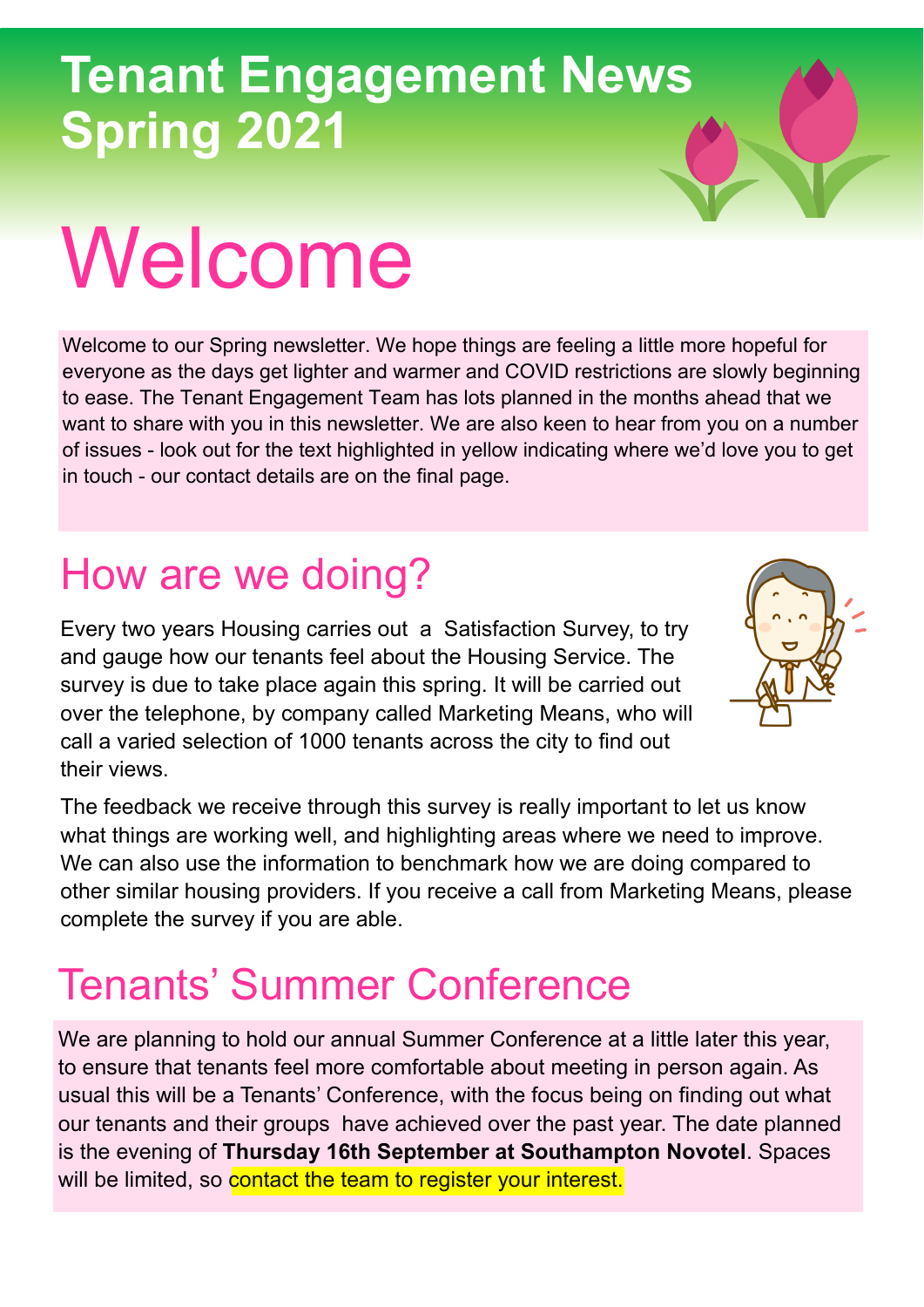#### 'Stars in the Community' —Nominations Wanted



This year we have heard many stories of tenants who have gone above and beyond to support their neighbours and community, particularly through the challenging circumstances brought about by COVID-19. We want to show our recognition and appreciation of these people who have made such a difference to those around them, and so will be launching a 'Stars in the Community' Award. Keep an eye out for nomination forms and further details coming soon. The winner will be voted from a shortlist of nominees at our Summer Conference in September.

#### Local Housing Office Phone Survey

You may remember in our Winter newsletter, we shared the results of a survey about tenants phoning their Local Housing Office. We will soon be running a similar new survey to find out whether the service has improved. We would appreciate it if as many of you as possible could fill in a survey each time you call your housing office.

Let us know if you would like to take part and we will send you some surveys.

#### Green Space Monitors—Summer season begins

Thanks to all our Green Space Monitors who surveyed the maintenance of their

green areas this Winter. It was good to see lots of positive feedback on the standard of shrub and hedge cutting plus environmental cleanliness, as well as picking up local issues or things that had been missed.As we move into the summer months, our City Services team is beginning the grass cutting programme across the city, and have updated the form for our monitors to give their feedback.

If you are interested in becoming a Green Space Monitor for your area, please do get in touch.

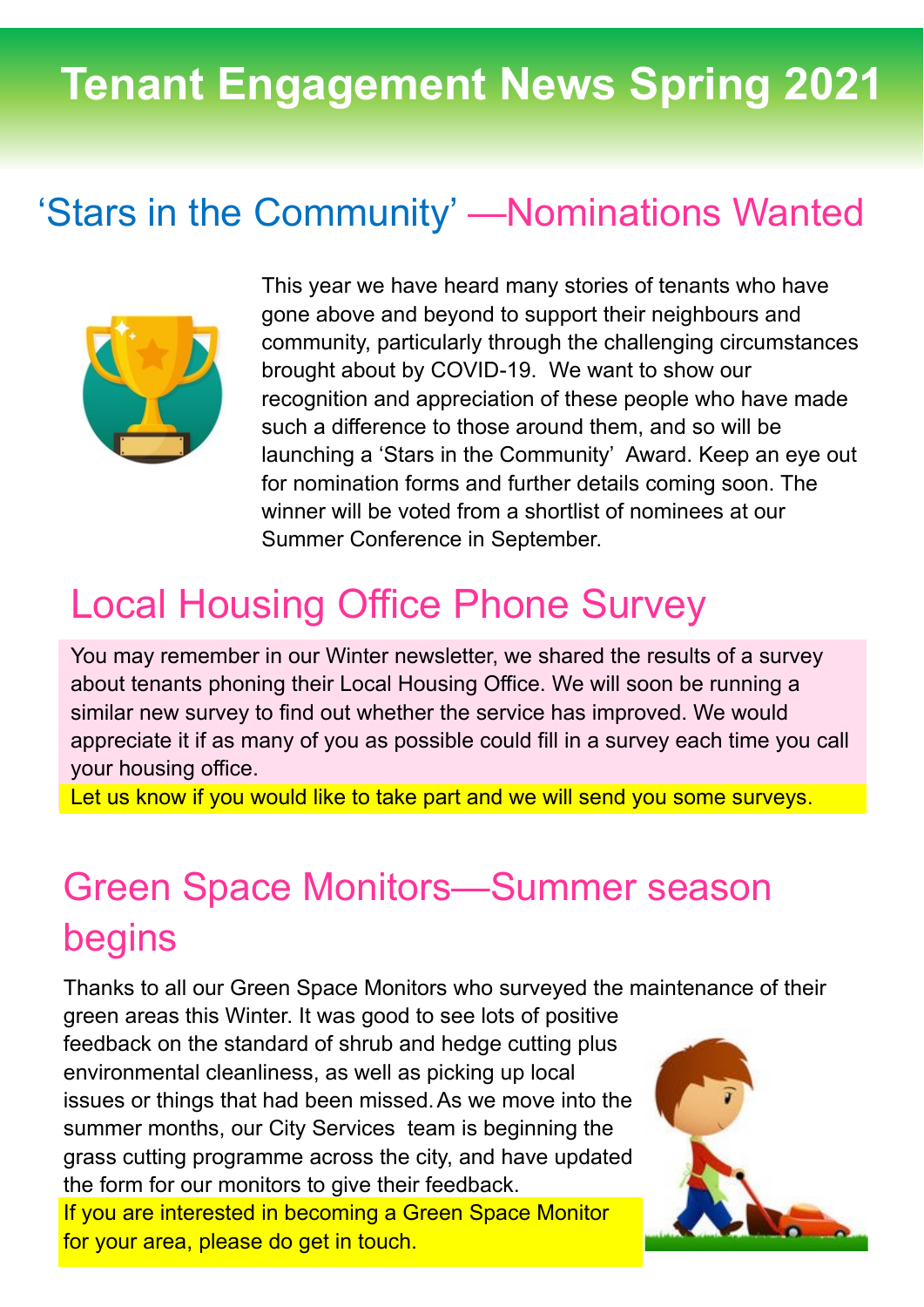#### Block Rep News

We're really pleased to say that we've had lots more tenants wanting to volunteer as block reps over the past year. After contacting residents on the Northam Estate, we had a fantastic response with 9 tenants coming forward as new block reps. It's inspiring to hear that rather than being deterred by the pandemic, tenants were moved to want to help their neighbours and make a difference in their communities. Block reps do this in many different ways; from raising local concerns with the council and campaigning to get issues resolved, to litter picking their area and passing on important information to their neighbours.

#### Tenant Repairs Panel

The group have been updated on some new additions to the Repairs department, including a voids inspector, who will carry out an inspection when a tenant gives notice, to ensure that any outstanding rechargeable repairs are made by the tenant before they move out. They are also continuing to review the repairs pages on the council website, to make sure that they are clear and easy for tenants to understand.

#### Housing Annual Report

As we plan ahead for this year's Annual Report, we would love to hear your thoughts and ideas about what you would like to see in the magazine. Suggestions so far include:

- Tenants stories about how you and their neighbours got through lockdown this year, or any new skills you learnt.
- Southampton estates over the years do you have any local photos from the past?
- **uthampton City Co**<br>**Pusing App...**
- Question time do you have a question you would like to see answered in the Annual Report?

Do get in touch if you have any stories, photos or ideas to share.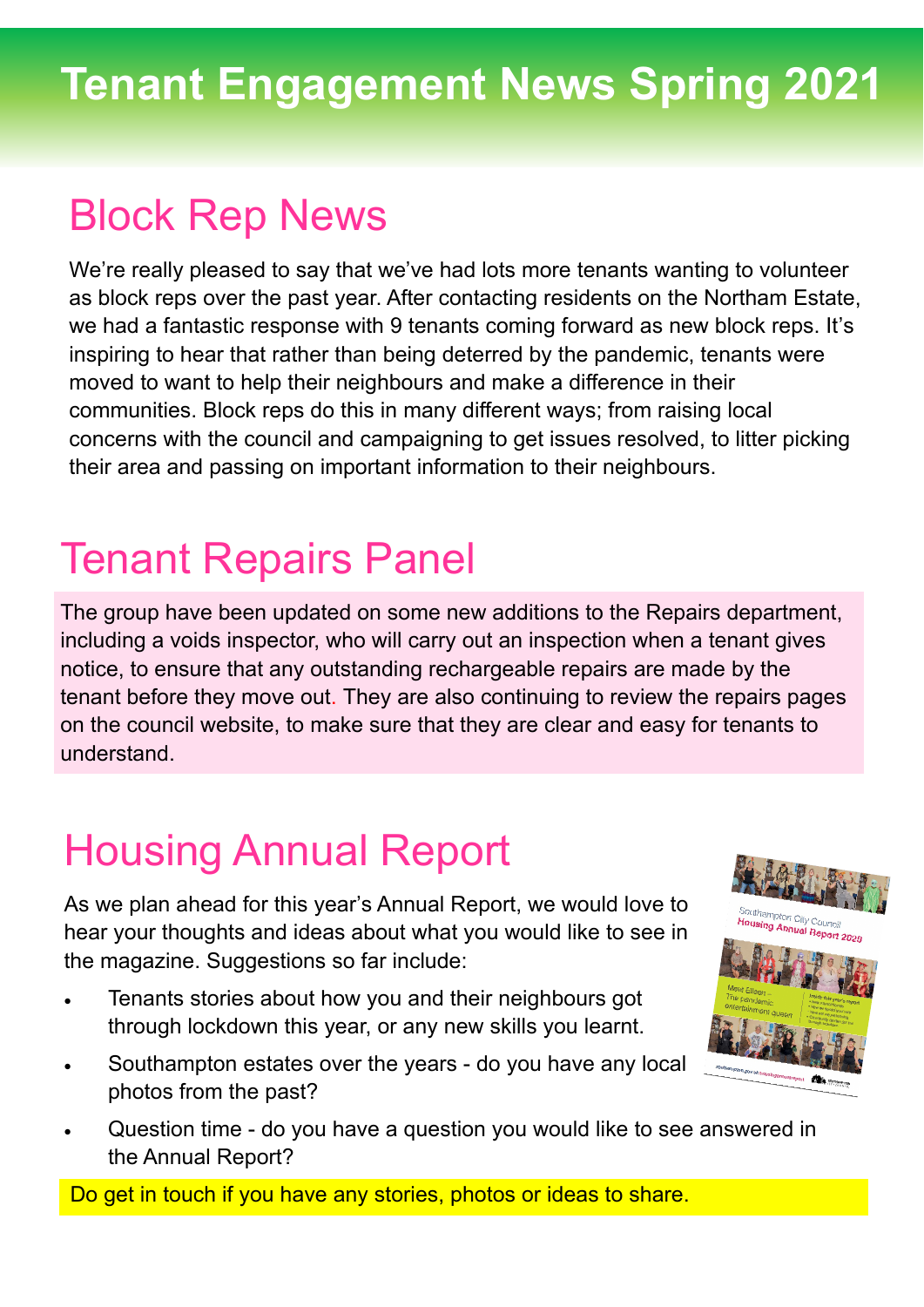#### Tenant Resource Group—Heating Survey

A big thank you to everyone who returned a survey about their heating and energy costs. The Resource Group were overwhelmed with the response. Using the results of the data they could see that the amount that tenants pay for their energy costs range from £300 to £3600 per year. The group have recently fed back the results to senior managers and have



used the results to push the council to invest in tackling fuel poverty and encourage more investment to make buildings more efficient to help save tenants money. You can view the results of the survey here: [www.easymapmaker.com/](https://www.easymapmaker.com/map/TRGEnergyCostsSoton) [map/TRGEnergyCostsSoton](https://www.easymapmaker.com/map/TRGEnergyCostsSoton)

#### Tenant Scrutiny Panel

The group have worked alongside the City Services Team to approve the updated Service Commitments for maintaining green spaces as well as the new Summer season forms for our Green Space Monitors to use. They have also reviewed recently updates policies and procedures, for example looking at how we deal with recycling bin contamination. Another key area the panel has been feeding into is the recent Complaints procedure, with a recommendation that staff received more training on dealing with housing complaints.

#### Tenant Inspectors

The group are now well into their latest inspection, looking at the issue of the stigmatisation of those living in council housing. They have interviewed various managers from the different teams within housing and are finishing off a survey to send out to tenants and staff to get your views on this interesting subject.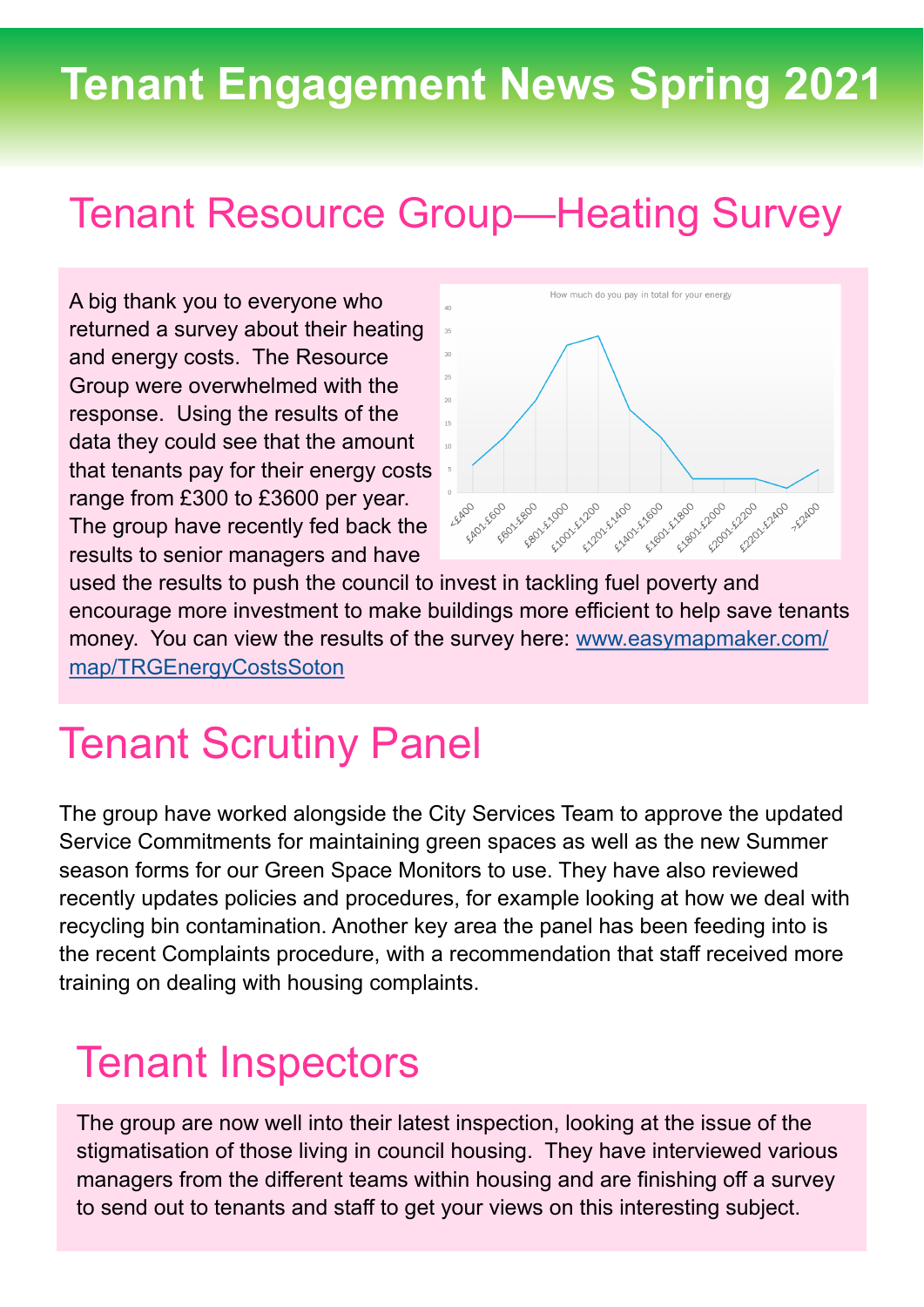#### National Housing Ombudsman Panel

The Housing Ombudsman Service has set up its first Residents Panel, made up of 600 residents from housing providers across the country—including 2 representatives from Southampton! Frank Boulton and Vicky Lee Egerton were successfully recruited to the group which will help to give a tenant voice and



improve openness and accessibility, as the Ombudsman makes plans for the coming 3 years. The role of the Ombudsman is to improve landlord services and the tenants' experiences through complaints.

### Dealing with Complaints at SCC Housing

We know that things don't always go as they should, and we want tenants to know that if they are not happy with their Housing service, they can raise a complaint feeling confident that they will be listened to, and that the issue will be quickly resolved. We also want to make sure that we are using the complaints we receive in a positive way, helping us spot the service areas where we need to make changes or improvements. If you need to put forward a complaint, you can do so by whichever means suits you whether that is by letter or email, telephone or in person. To find out more about the complaints process and how we are looking to improve this for Housing, visit: http://www.southampton.gov.uk/images/complaint-handling-code-self-assessment-formfinal\_tcm63-435908.pdf

#### Tenants Tell Us

Thanks to all those tenants who have signed up to Tenants Tell Us short and snappy online surveys each month about a whole range of



Housing issues. We are pleased to say that this has now launched, with our first survey looking at tenant priorities for the home and community;

- 130 tenants responded.
- The top priority in the home was the external aspects, such as door and window replacement.
- The top priority in the community was safety related items, such as lighting and CCTV.